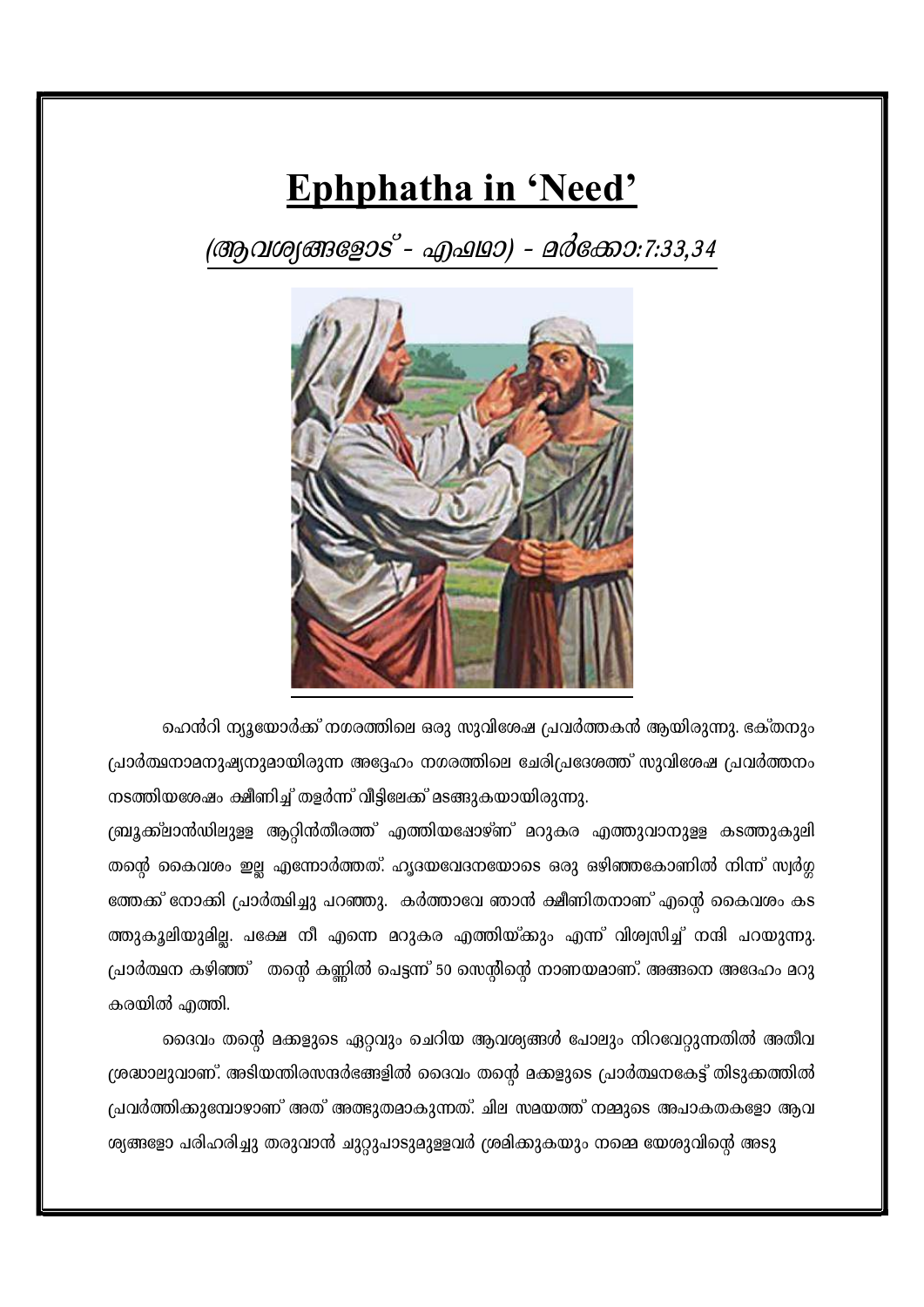ക്കൽ എത്തിക്കുകയും ചെയ്യുന്നു. കാഴ്ചശക്തി, കേൾവിശക്തി, സംസാരശേഷി ഇവ ഒരു വ്യക്തി യ്ക്ക് അത്യാവശ്യം എന്നതുപോലെ വെള്ളം, ഭക്ഷണം, മഴ, മഞ്ഞ്, ഇവയും എല്ലാമനുഷ്യർക്കും ആവ ശ്യമുളള കാര്യങ്ങളാണ്.

ദൈവ വചനത്തിൽ കർത്താവ് ആവശ്യങ്ങളോട് തുറന്നുവരിക എന്നർത്ഥമുളള (എഷഥാ) എന്ന് പറയുന്നതായി (മർക്കോ:7:31-35) കാണുന്നു. വിക്കനായൊരു ചെകിടനെ ജനം അയാൾ ആവശ്യക്ഷെടാതെ തന്നെ യേശുവിന്റെ അടുക്കൽ എത്തിക്കുന്നു. യേശു അവനെ പുരുഷാരത്തിന്റെ അടുത്തു നിന്നും വേറിട്ട് കൊണ്ടുപോയി എന്ന് കാണാം. എന്താണ് കാരണം? പഴയ കുട്ടുകാരിൽ നിന്ന്, പഴയസാഹചര്യങ്ങളിൽ നിന്ന് ഒരുവേർപാട് അവന് സംഭവിച്ചില്ലെങ്കിൽ അവന്റെ ആവശ്യങ്ങ ളോട് എഷഥാ എന്ന് പറഞ്ഞതുകൊണ്ട് അർത്ഥമില്ല ലൂക്കോ:(15:14) ൽ അഷന്റെ സമ്പാദ്യത്തിൽ നിന്നും തനിക്കുള്ളതുവാങ്ങിപോയവൻ സുബോധം നഷ്ടപ്പെട്ട ദുർനടഷുകാരുടെ

ഇടയിൽ പാർത്തഷോൾ അഷനെ ഓർക്കുകയുണ്ടായില്ല. സകലവും നഷ്ടപ്പെട്ട്, എല്ലാവരാലും ഉപേ ക്ഷിക്കപ്പട്ടപ്പോഴാണ് ,

വേർപാടിനുളള സുബോധം വന്നതും, അഷന്റെ അടുക്കലേക്ക് മടങ്ങി എത്തണം എന്ന ചിന്ത വന്നതും. അതായത് വേർപെട്ട സാഹചര്യത്തിൽ എത്തിയഷോഴാണ് അവന്റെ ബുദ്ധിമണ്ഡലത്തോട് കർത്താവ് ഏഷമാ എന്ന് പറഞ്ഞത്.

വിക്കനായ ചെകിടനെ വേറിട്ടുകൊണ്ടുപോയ യേശുവിന്റെ മൂന്ന് പ്രവർത്തികൾ നമുക്ക് (ശദ്ധിയ്ക്കാം. (മർക്കോ 7:33)

(1) **ചെവിയിൽ വിരൽ ഇട്ടു**- നിലത്തെ പൊടികൊണ്ട് മനുഷ്യനെ നിർമ്മിച്ച ദൈവകരങ്ങൾക്കു മാത്രമേ സൗഖ്യമാക്കുവാൻ കഴിയുകയുളളു എന്ന പാഠം പഠിഷിച്ചു. കുടാതെ ദൈവീക നിർദ്ദേശ ങ്ങൾ കേൾക്കാതെ ശത്രു അടച്ച ചെവികളോടും യേശു എഷ്യാ എന്ന് പറഞ്ഞാൽ മാത്രമേ അവരും ദൈവവചനം കേൾക്കേണ്ടതുപോലെ കേൾക്കുകയുള്ളു.

(2) തുഷി അവന്റെ നാവിനെ തൊട്ടു- നാവ് രുചിയറിയുവാൻ നമ്മെ സഹായിക്കുന്നു. യഹോവ നല്ലവനെന്ന് രുചിച്ചറിയുവാനുളള ഭാഗ്യം നമുക്കുണ്ടാകട്ടെ. അറിയേണ്ടവനെ അറിയേണ്ട വിധത്തിൽ അറിഞ്ഞ് ആരാധിക്കുമ്പോൾ നാവിന്റെ കെട്ട് പൊട്ടുകയും ചെവിതുറക്കുകയും ചെയ്യുന്നു യഹോവയെ രുചിച്ചറിയാത്തവൻ ലോകപ്രകാരമുളള പലതിന്റെയും രുചി ആസ്വദിക്കുന്നു. ആഹീന മായ രുചികൾ തുടച്ചുനീക്കി അവന്റെ ഉമിനീരുപോലും ശുദ്ധമാക്കുന്ന പ്രവർത്തിയാണ് യേശു ചെയ്യുന്നത് .